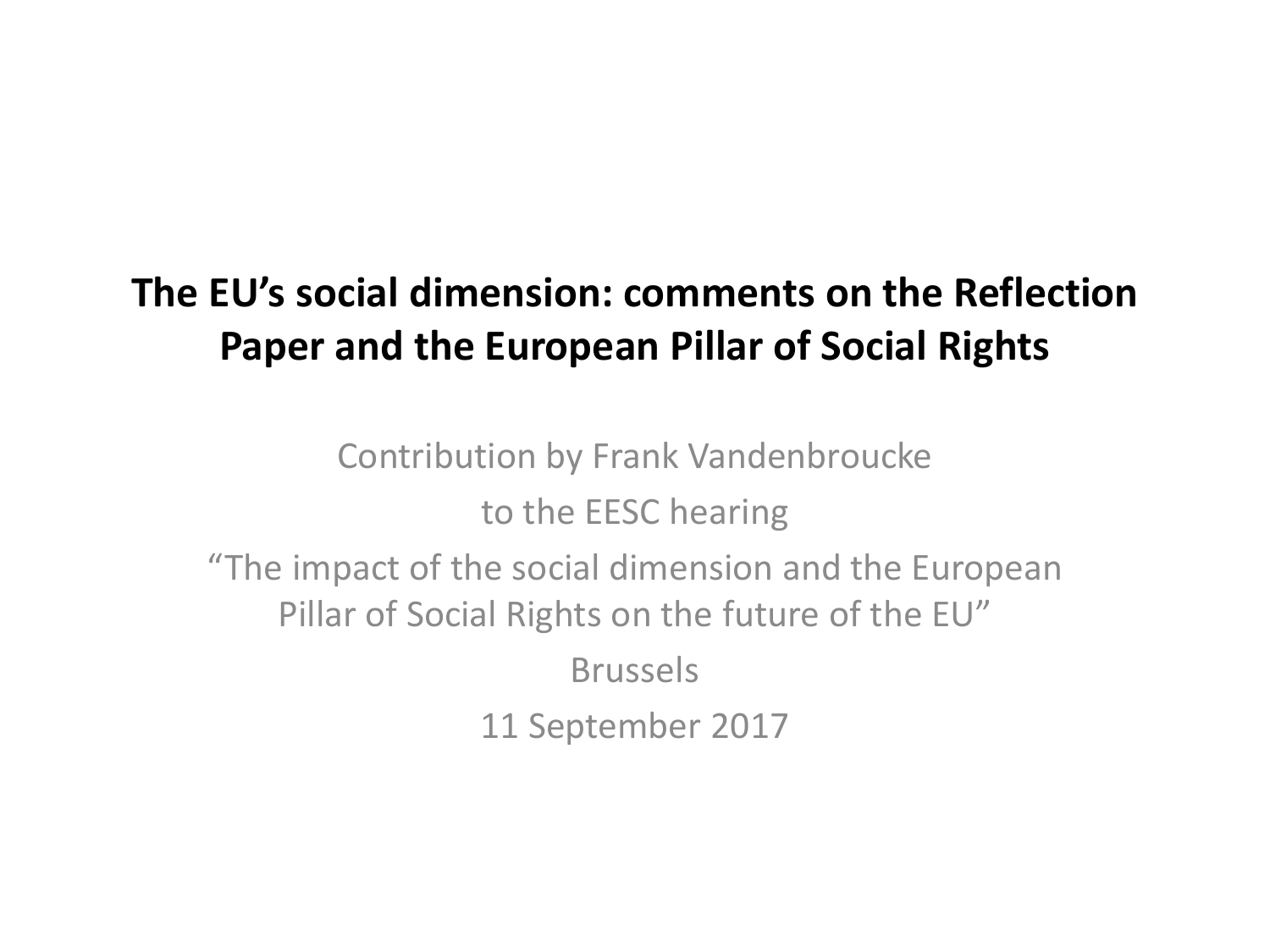#### **Key assessment of the Reflection Paper and the Pillar of Rights**

Background paper: Vandenbroucke, *Structural convergence versus systems competition: limits to the diversity of labour market policies in the European Economic and Monetary Union*, ECFIN discussion paper 065.

- Both the Single Market and EMU need a social dimension, to function well. But, what is 'needed' also depends on the fundamental aspirations that drive the European project at large. (The social policy debate is not exhausted by what we may consider as the logical corollaries of monetary unification and market integration.)
- One should carefully distinguish between (i) the 'social corollary' of the Economic and Monetary Union and (ii) the 'social corollary' of the Single Market; they partly overlap, but are also different.
- The *Reflection Paper on the Social Dimension of Europe* of April 2017 is insufficiently clear about this.
- The *European Pillar of Social Rights* is an important initiative, which has to inform an operational agenda, applying legislative instruments, policy coordination, and financial instruments.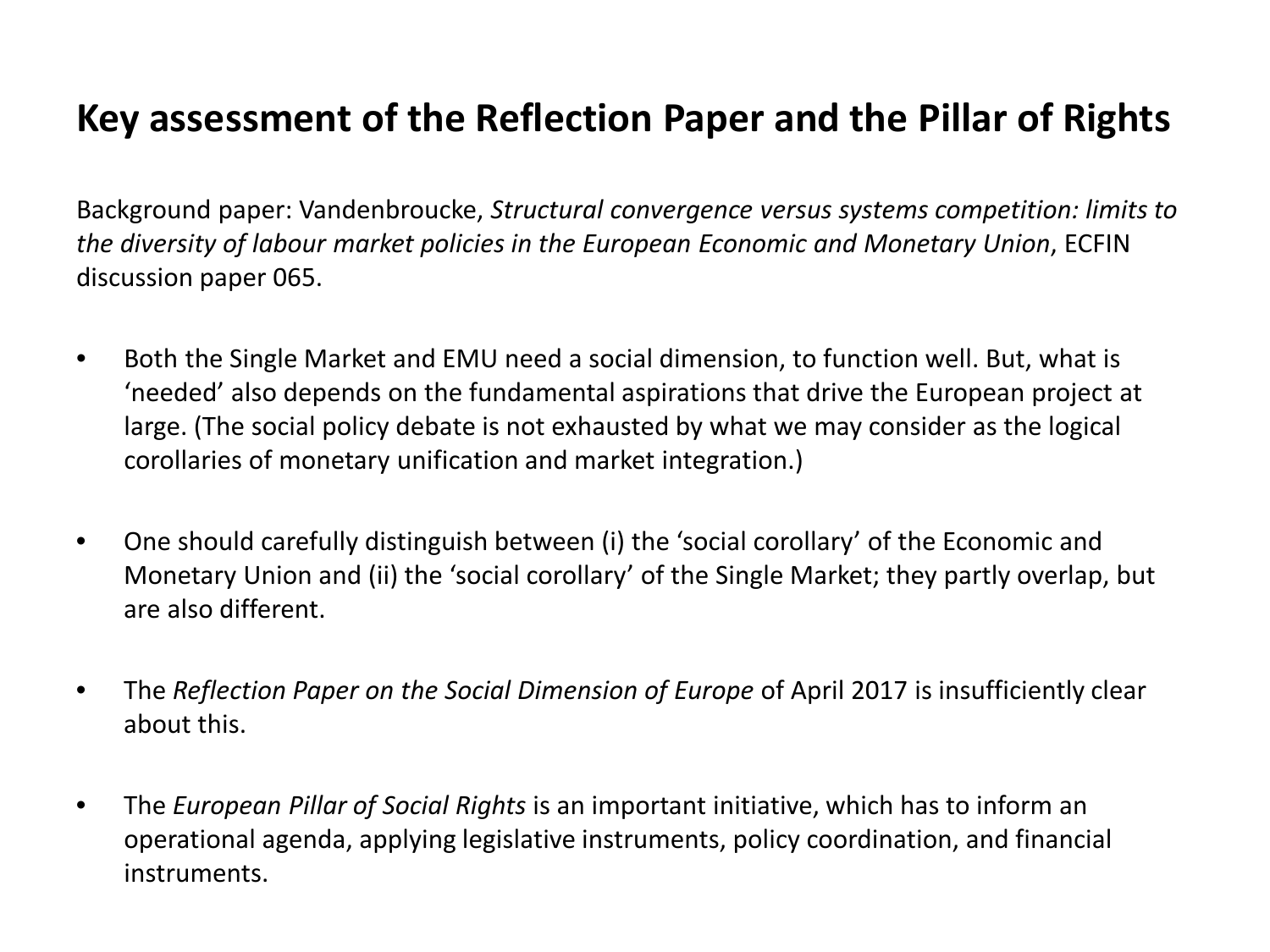### **The social dimension of EMU (1)**

- 1) In the 1990s, reform in labour markets was justified by the advent of EMU. The EES emphasized supply-side flexibility and 'enabling' activation policies. Today, we need a broader approach : EMU requires a consensus on labour market institutions that support 'symmetry' and 'stability'. Therefore, collective action and 'protective' policies are in order. Enabling and protective policies can be mutually reinforcing, in creating *resilient social systems*.
- 2) Symmetry: member states need labour market institutions that can deliver on wage coordination; this excludes totally decentralised and uncoordinated bargaining. Institutions that monitor competitiveness should be embedded in social dialogue, and distributive concerns should be mainstreamed in the monitoring of competitiveness. Mainstreaming distributive concerns into competitiveness makes the 'assignment' for national social partners complex and challenging, but such an encompassing approach may stand a better chance to achieve legitimacy.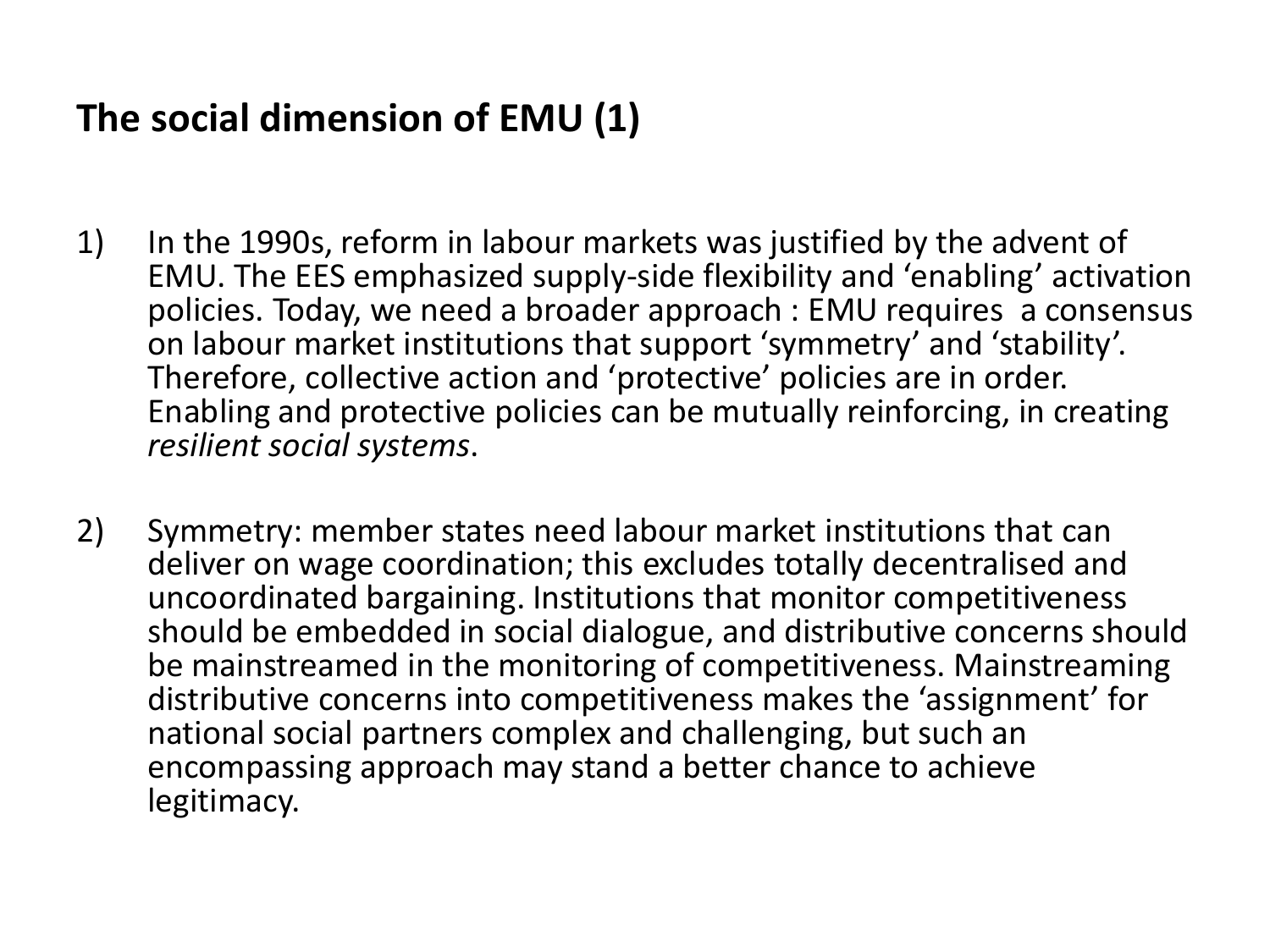## **The social dimension of EMU (2)**

- 3) Stability: for an effective stabilisation capacity member states need: sufficiently generous unemployment benefits, notably in the short-term; sufficient coverage rates of unemployment benefit schemes; no labour market segmentation that leaves part of the labour force poorly insured against unemployment; no proliferation of employment relations that are not integrated into systems of social insurance; effective activation of unemployed individuals; and the constitution of budgetary buffers in good times, so that the automatic stabilisers can do their work in bad times. (These principles become a fortiori imperative, if the Eurozone would be equipped with reinsurance of national unemployment insurance systems.)
- 4) In addition, EMU calls for integrated competitive markets for goods and services and cross-border mobility of labour. This in turn entails a social corollary. Next to reform in the regulation of posting, national minimum wage regimes should be transparent, predictable and universal in coverage. This reinforces the case against total decentralisation of collective bargaining.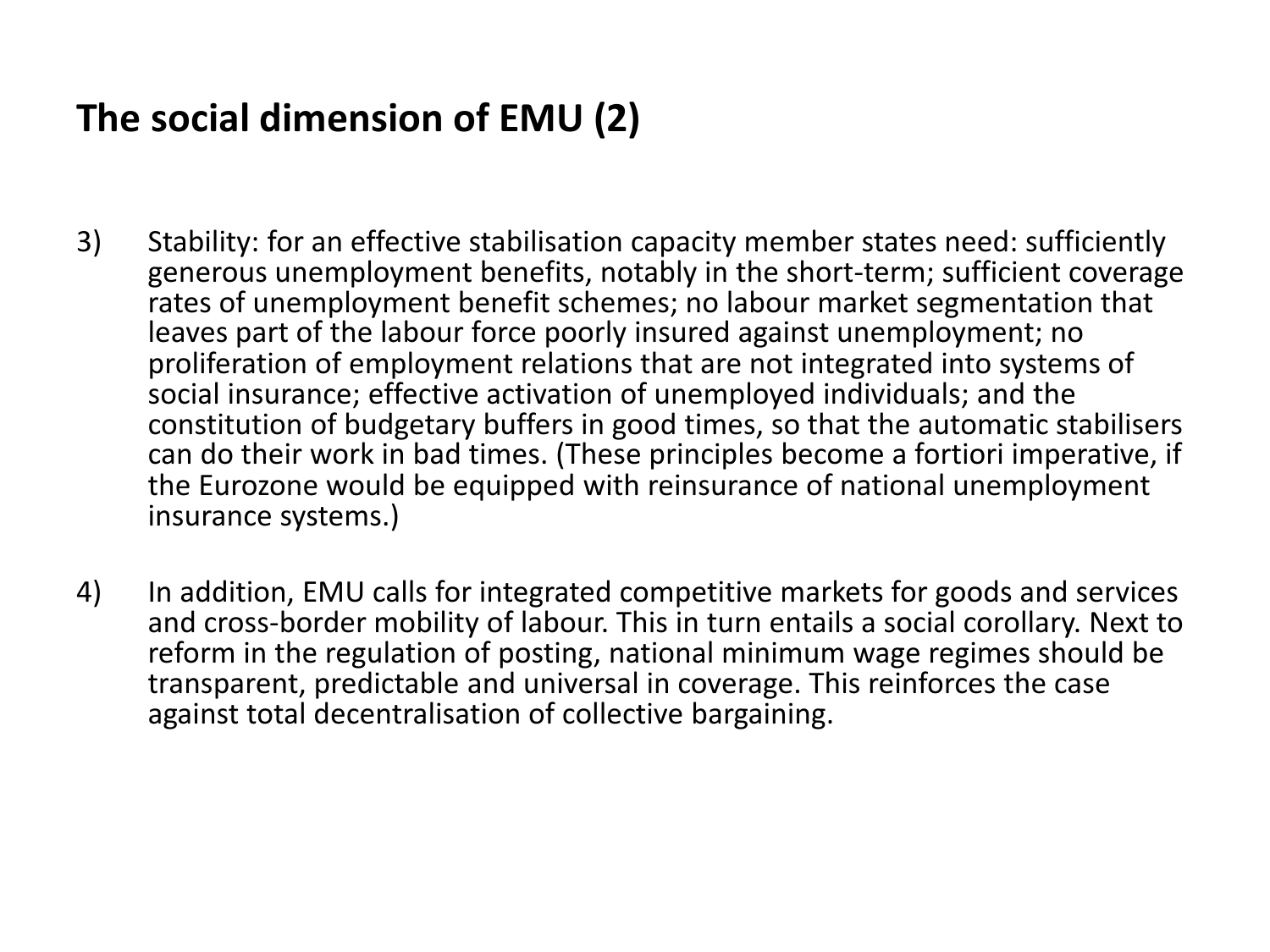## **The social dimension of EMU (2)**

- 3) Stability: to sustain an effective stabilisation capacity in each member state, they need: sufficiently generous unemployment benefits, notably in the short-term; sufficient coverage rates of unemployment benefit schemes; no labour market segmentation that leaves part of the labour force poorly insured against unemployment; no proliferation of employment relations that are not integrated into systems of social insurance; effective activation of unemployed individuals; and the constitution of budgetary buffers in good times, so that the automatic stabilisers can do their work in bad times. These principles become a fortiori imperative, if the Eurozone would be equipped with reinsurance of national unemployment insurance systems.
- 4) In addition, EMU calls for integrated competitive markets for goods and services and cross-border mobility of labour. This in turn entails a social corollary. Next to reform in the regulation of posting, national minimum wage regimes should be transparent, predictable and universal in coverage. This reinforces the case against total decentralisation of collective bargaining.

*(4) = social dimension of the Single Market*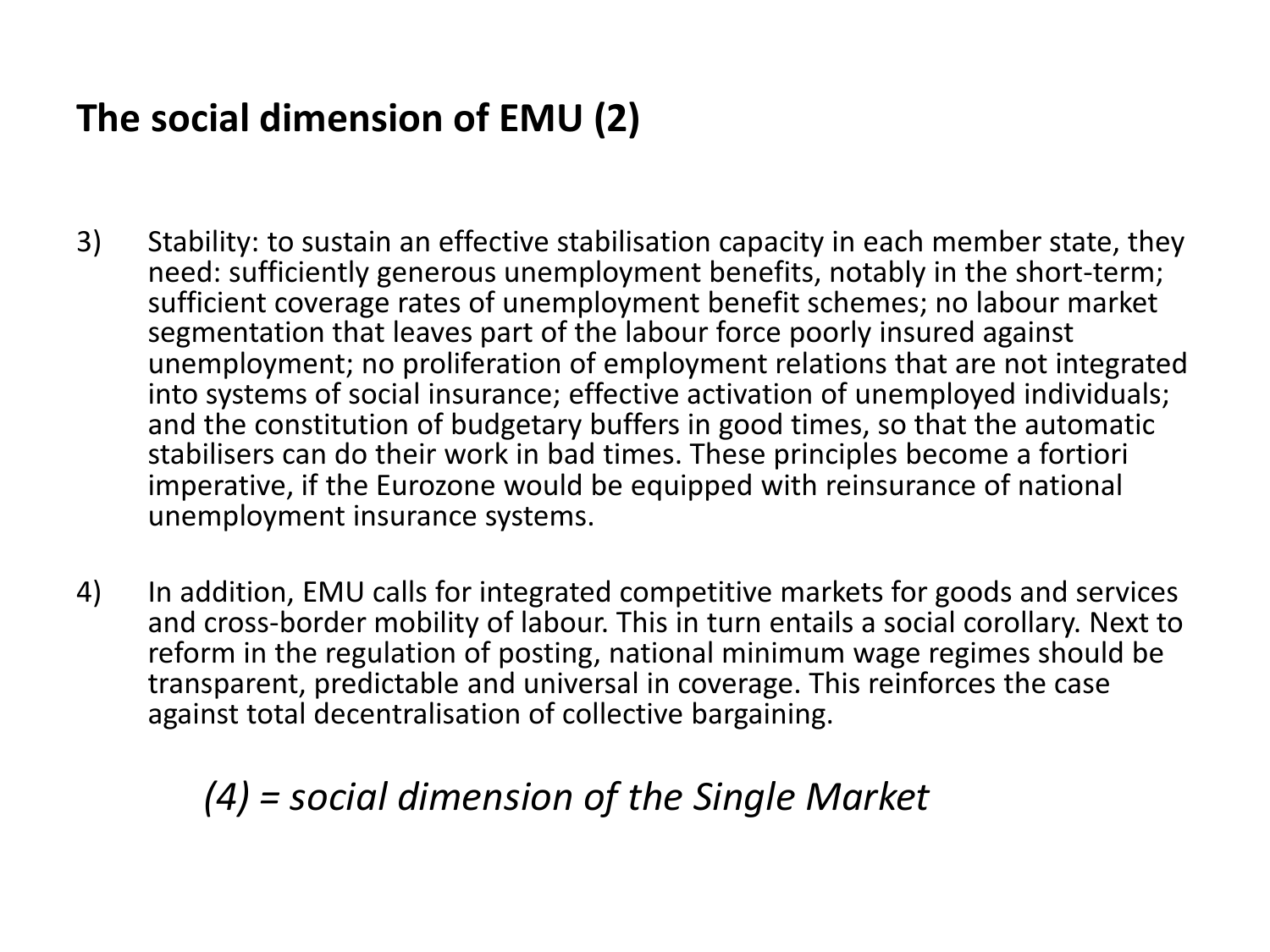#### **Unequal Europe: a practical agenda**

- Within many member states, the trend towards more inequality is 'homespun', rather than the *inevitable* result of globalisation or europeanisation
- EU must be a 'holding environment' for national welfare states, enabling them to address inequalities ('European Social Union')
- In terms of political communication, EU's social dimension must speak to both mobile and non-mobile citizens, and create constituencies (e.g. world of education)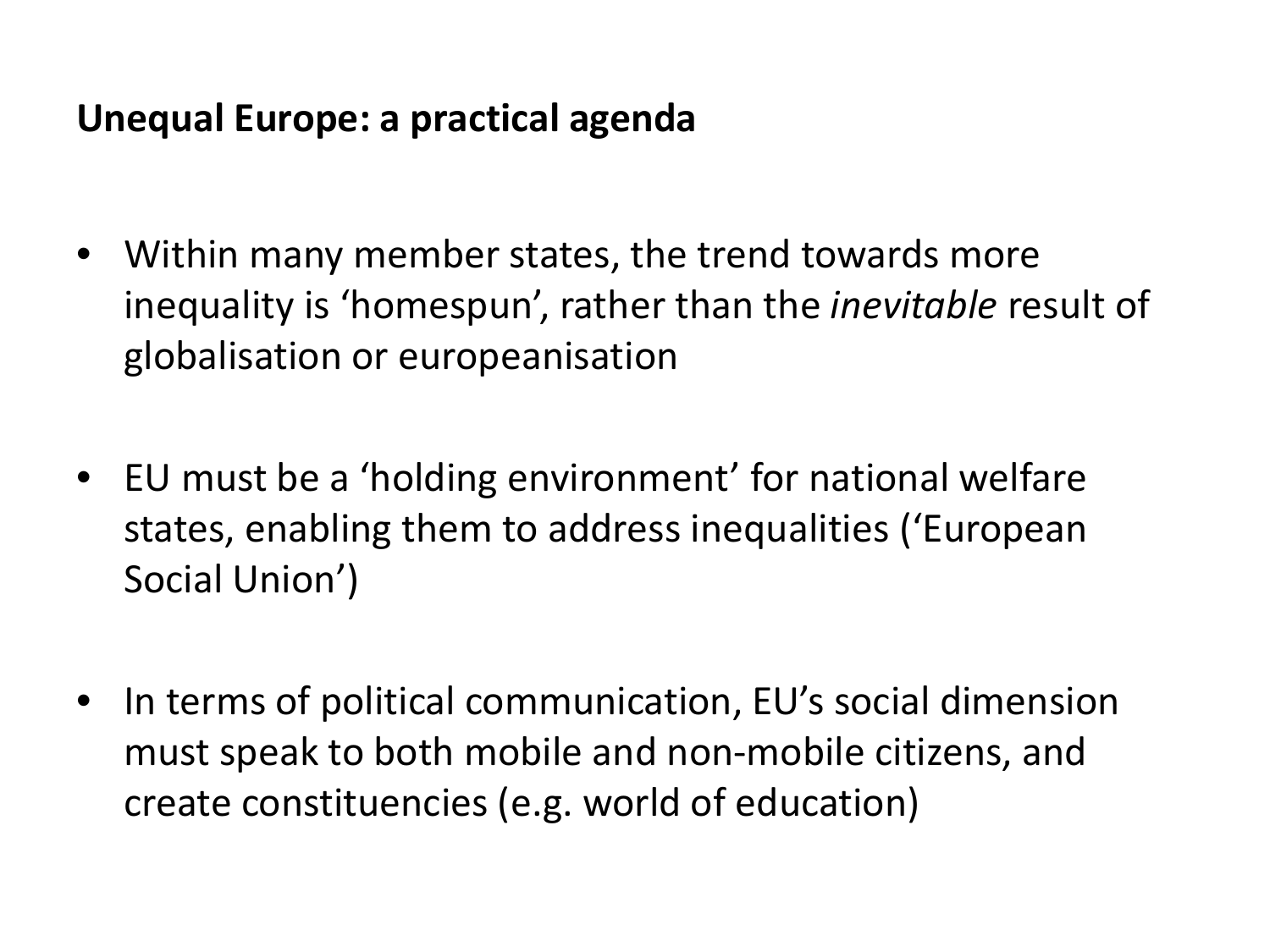#### **Practical agenda I: Fair mobility**

- Robust defense of the idea that EU needs both nondiscriminatory free movement of workers and posting, as a matter of fairness
- Reform of the Posted Workers Directive
- Improvements for mobile citizens
- Migration creates less pressure in adequately regulated labour markets: hence, the importance of collective bargaining and social dialogue, and access to social security for all workers, cf. next slide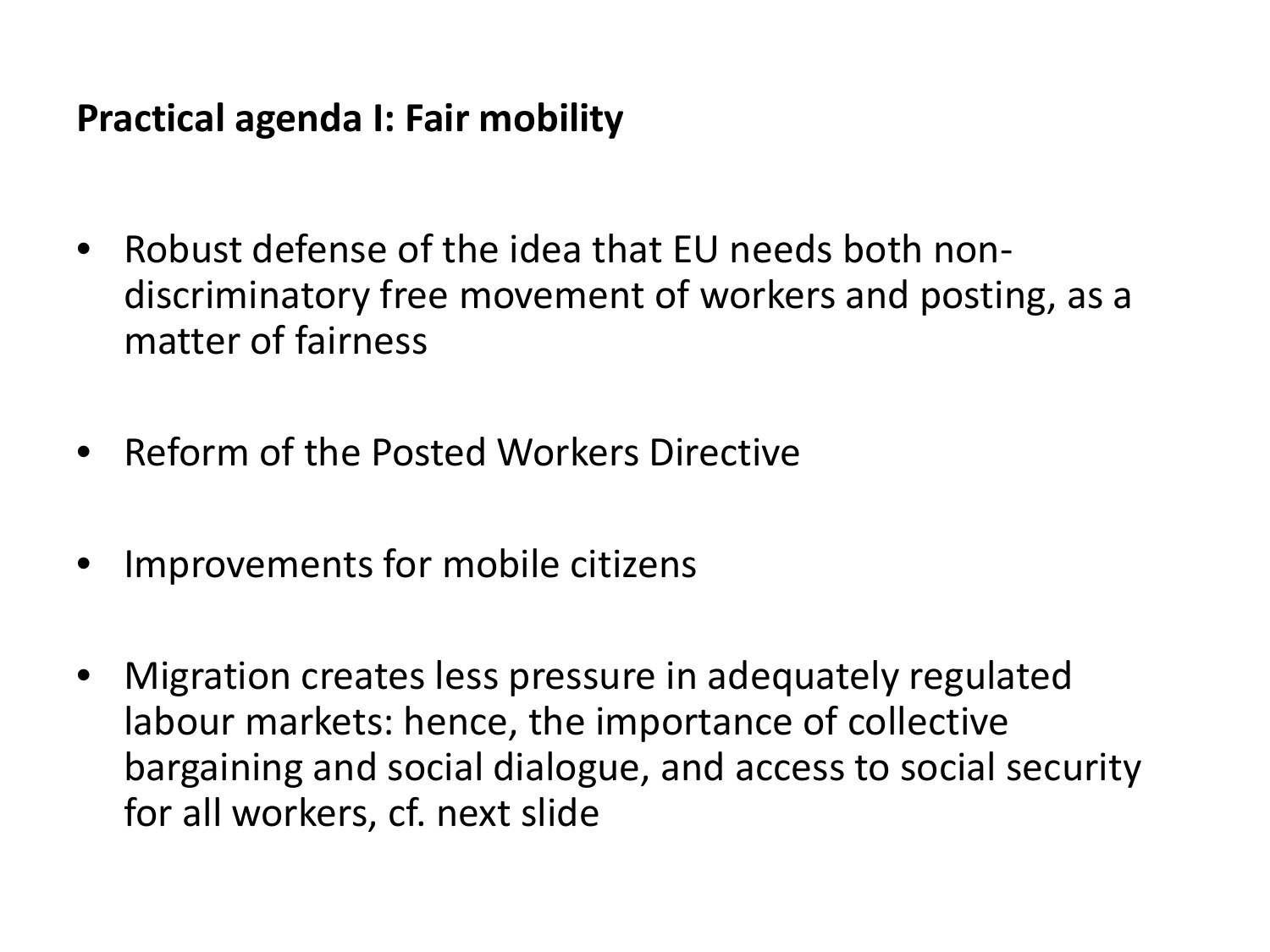## **Practical agenda II: Upward convergence in social standards & performance**

- The *European Pillar of Social Rights*: important initiative, but to be made operational (legislative, financial & policy coordination instruments)
- Priority areas for the stabilisation capacity of welfare states and the successful integration of migrant workers:
	- Access to social protection for all workers
	- Quality of unemployment insurance & activation
	- Universality of minimum wage regimes
- Upward convergence in features supporting the stabilisation capacity of national welfare states is *a fortiori* needed with a view to the eventual organization of a Eurozone re-insurance scheme ('vaccination metaphor').
- [Wage coordination in Eurozone: can it be 'symmetrical' and linked with 'national conversations' on the functional distribution of incomes?]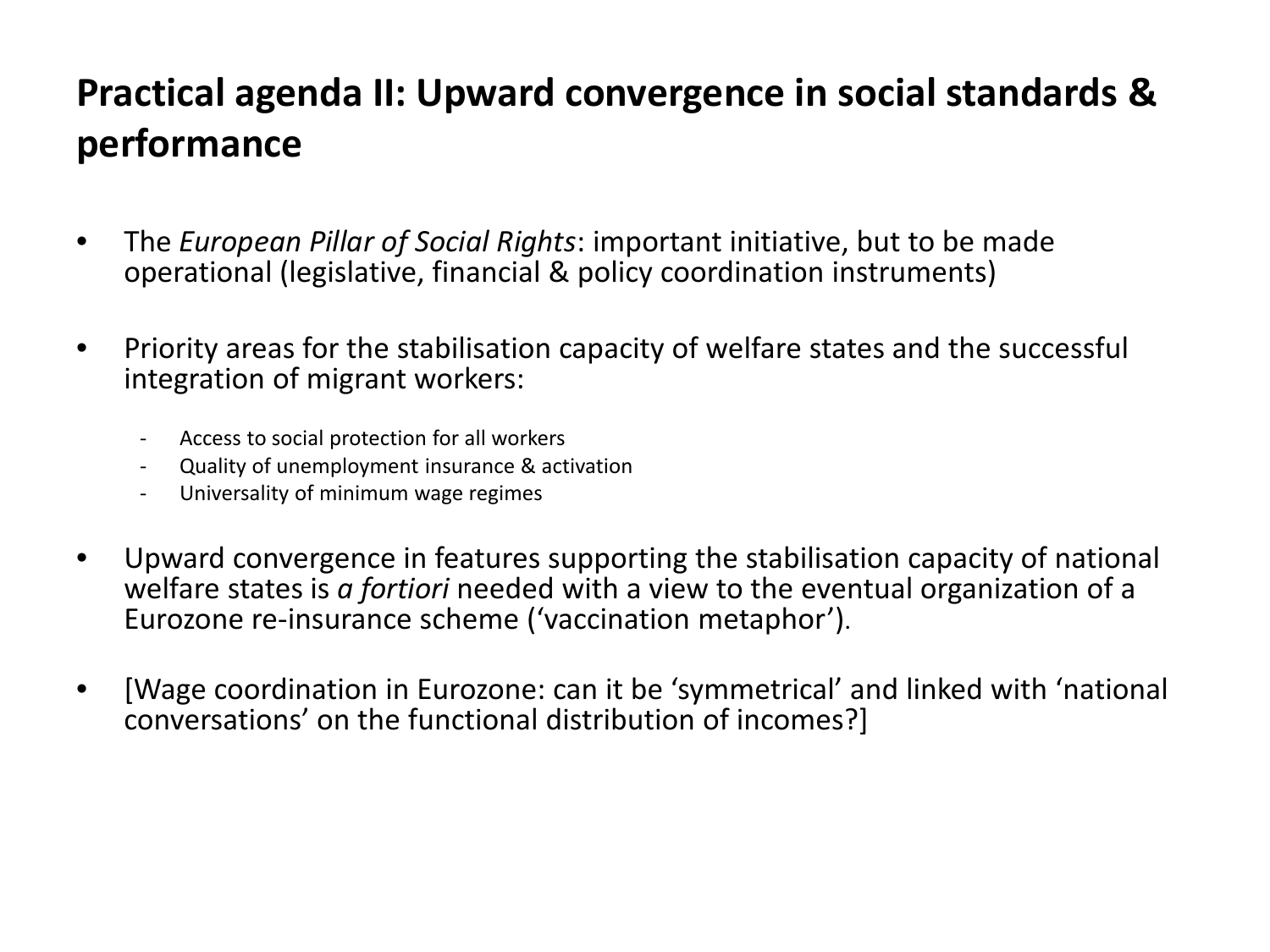#### **Practical agenda III: Investment in human capital**

- Revisit the 2013 *Social Investment Package*
- Enhance importance of investment in human capital (child care, education) in European Semester (CSR's), and create budgetary leeway to implement such CSR's in fiscal surveillance of member states.